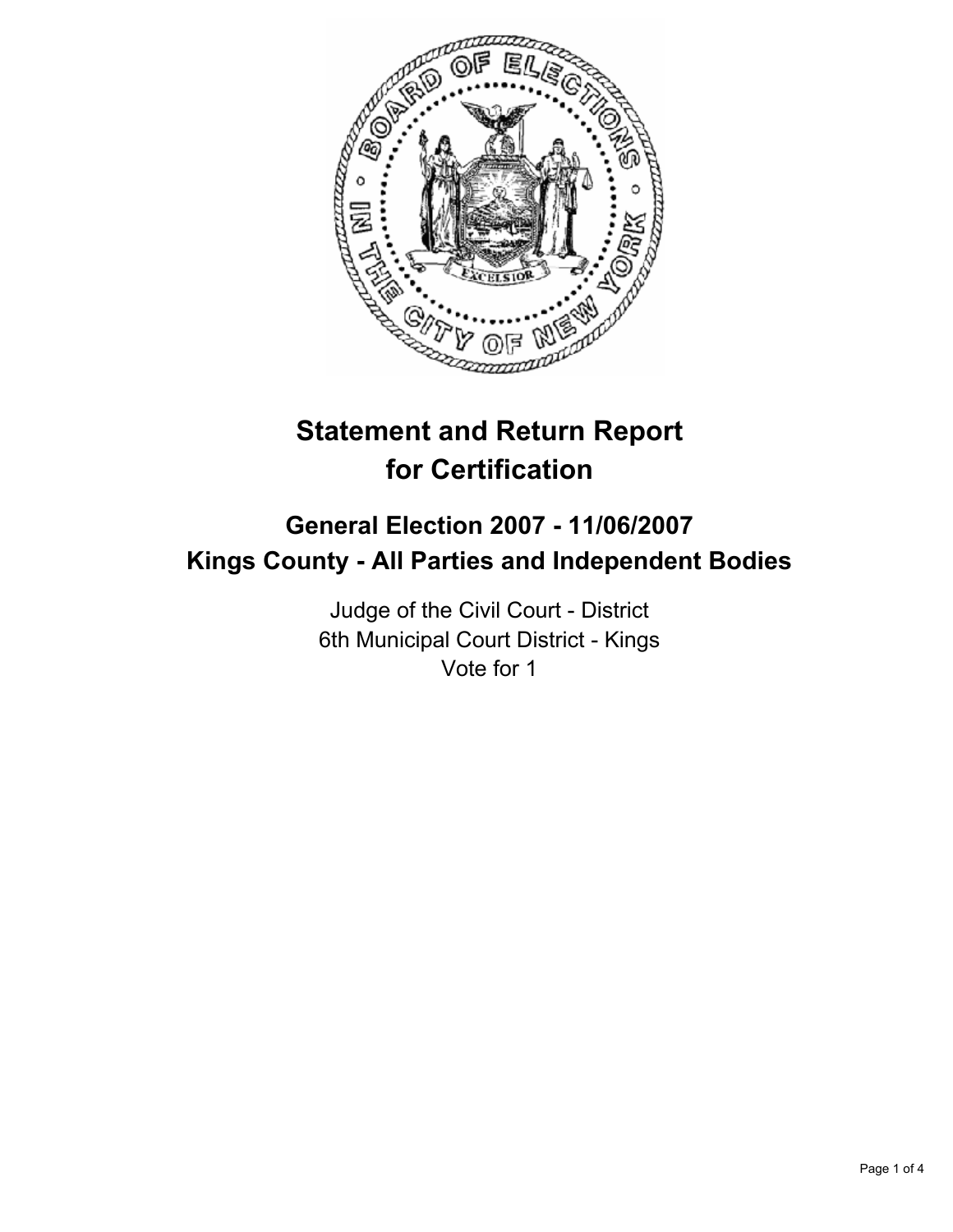

## **Assembly District 41**

| PUBLIC COUNTER                  | 359 |
|---------------------------------|-----|
| <b>EMERGENCY</b>                | 0   |
| ABSENTEE/MILITARY               |     |
| <b>AFFIDAVIT</b>                | 5   |
| <b>Total Ballots</b>            | 375 |
| KATHERINE A LEVINE (DEMOCRATIC) | 247 |
| <b>Total Votes</b>              | 247 |
| Unrecorded                      | 128 |

## **Assembly District 42**

| <b>PUBLIC COUNTER</b>           | 3,601 |
|---------------------------------|-------|
| <b>EMERGENCY</b>                | 0     |
| ABSENTEE/MILITARY               | 127   |
| AFFIDAVIT                       | 55    |
| <b>Total Ballots</b>            | 3,783 |
| KATHERINE A LEVINE (DEMOCRATIC) | 2,312 |
| <b>Total Votes</b>              | 2,312 |
| Unrecorded                      | 1.471 |

## **Assembly District 43**

| <b>PUBLIC COUNTER</b>           | 1,927 |
|---------------------------------|-------|
| <b>EMERGENCY</b>                |       |
| ABSENTEE/MILITARY               | 82    |
| AFFIDAVIT                       | 17    |
| <b>Total Ballots</b>            | 2,027 |
| KATHERINE A LEVINE (DEMOCRATIC) | 1,153 |
| <b>Total Votes</b>              | 1,153 |
| Unrecorded                      | 874   |

## **Assembly District 44**

| PUBLIC COUNTER                   | 1,893 |
|----------------------------------|-------|
| <b>EMERGENCY</b>                 | 0     |
| ABSENTEE/MILITARY                | 88    |
| AFFIDAVIT                        | 13    |
| <b>Total Ballots</b>             | 1,994 |
| KATHERINE A LEVINE (DEMOCRATIC)  | 1,422 |
| ARAM PERSICO WEITZMAN (WRITE-IN) |       |
| <b>Total Votes</b>               | 1,423 |
| Unrecorded                       | 571   |

#### **Assembly District 45**

| PUBLIC COUNTER                  | 244 |
|---------------------------------|-----|
| <b>EMERGENCY</b>                | 0   |
| ABSENTEE/MILITARY               | 13  |
| AFFIDAVIT                       | 2   |
| <b>Total Ballots</b>            | 259 |
| KATHERINE A LEVINE (DEMOCRATIC) | 167 |
| <b>Total Votes</b>              | 167 |
| Unrecorded                      | 92  |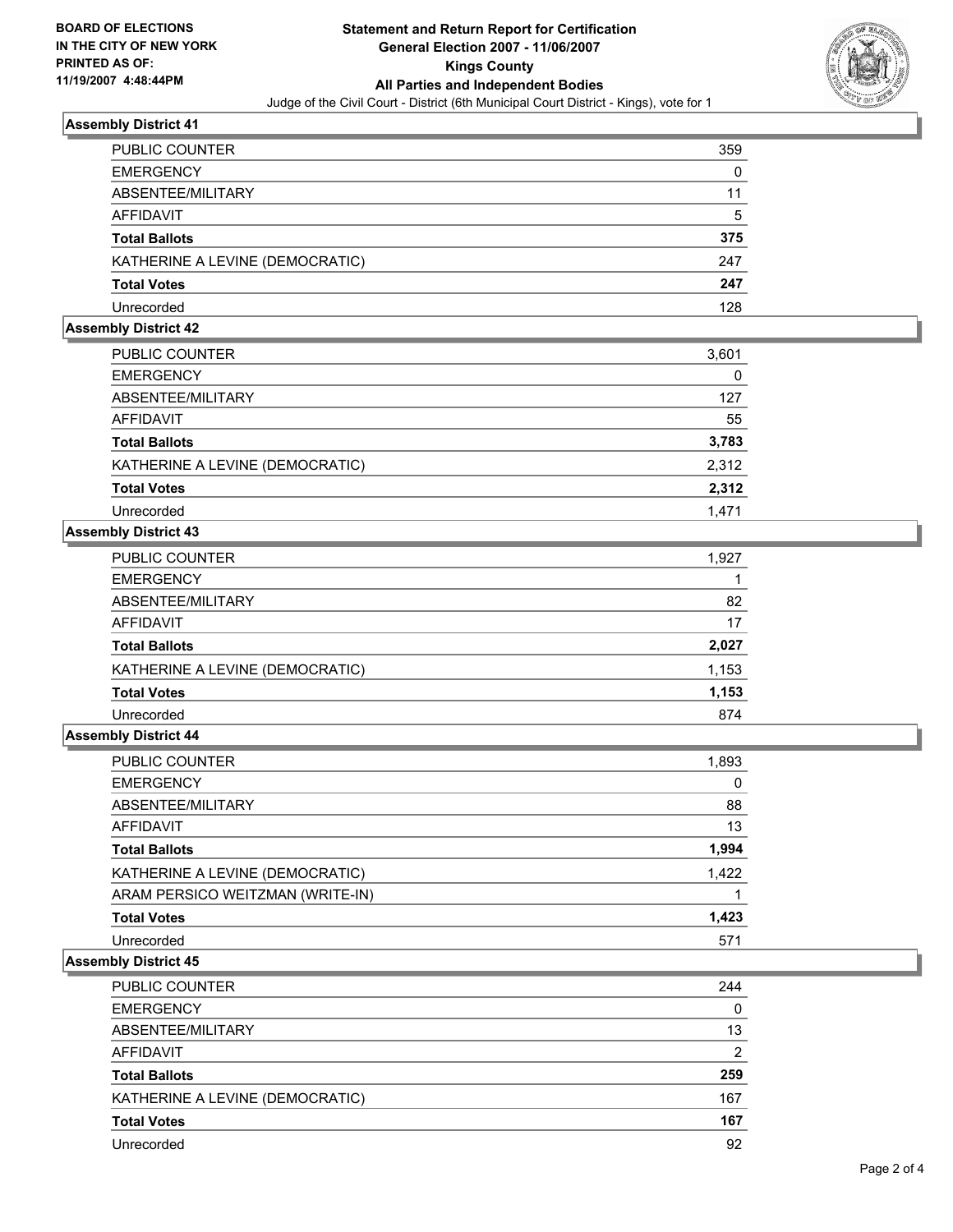

## **Assembly District 48**

| PUBLIC COUNTER                  | 298 |
|---------------------------------|-----|
| <b>EMERGENCY</b>                | 0   |
| ABSENTEE/MILITARY               | 19  |
| AFFIDAVIT                       | 2   |
| <b>Total Ballots</b>            | 319 |
| KATHERINE A LEVINE (DEMOCRATIC) | 211 |
| DOV HIKIND (WRITE-IN)           |     |
| <b>Total Votes</b>              | 212 |
| Unrecorded                      | 107 |

## **Assembly District 52**

| PUBLIC COUNTER                  | 740 |
|---------------------------------|-----|
| <b>EMERGENCY</b>                |     |
| ABSENTEE/MILITARY               | 49  |
| <b>AFFIDAVIT</b>                | 4   |
| <b>Total Ballots</b>            | 794 |
| KATHERINE A LEVINE (DEMOCRATIC) | 654 |
| SABIN ROSENTEIN (WRITE-IN)      |     |
| <b>Total Votes</b>              | 655 |
| Unrecorded                      | 139 |

#### **Assembly District 57**

| <b>PUBLIC COUNTER</b>           | 1,702 |
|---------------------------------|-------|
| <b>EMERGENCY</b>                |       |
| ABSENTEE/MILITARY               | 58    |
| <b>AFFIDAVIT</b>                | 20    |
| <b>Total Ballots</b>            | 1,784 |
| KATHERINE A LEVINE (DEMOCRATIC) | 1,186 |
| JOHN L. PHILLIPS JR. (WRITE-IN) |       |
| <b>Total Votes</b>              | 1,187 |
| Unrecorded                      | 597   |

## **Assembly District 58**

| PUBLIC COUNTER                  | 557 |
|---------------------------------|-----|
| <b>EMERGENCY</b>                | 0   |
| ABSENTEE/MILITARY               | 14  |
| AFFIDAVIT                       | 9   |
| <b>Total Ballots</b>            | 580 |
| KATHERINE A LEVINE (DEMOCRATIC) | 375 |
| <b>Total Votes</b>              | 375 |
| Unrecorded                      | 205 |